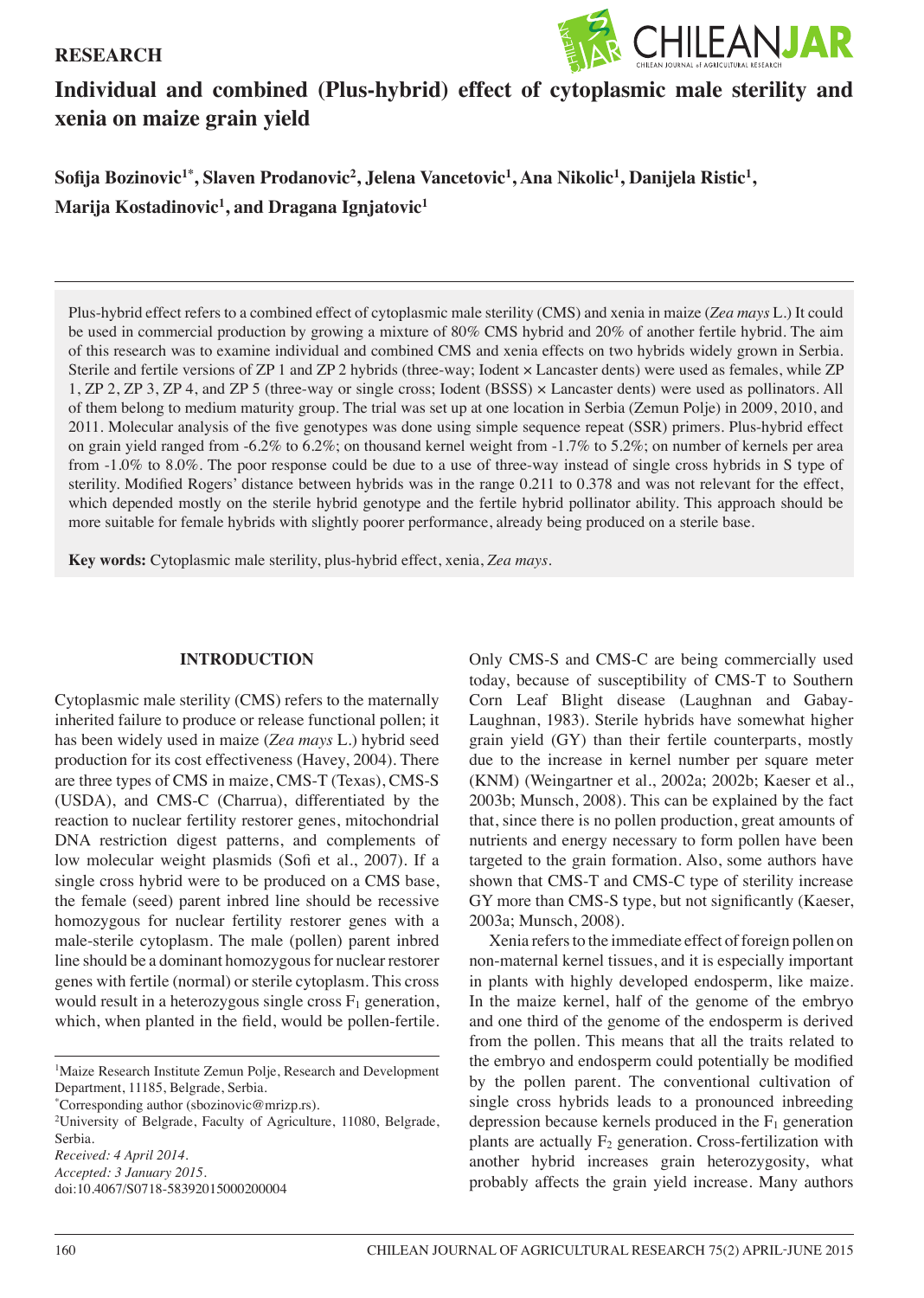showed xenia effect on the kernel and embryo weight that leads to the increased GY (Bulant and Gallais, 1998; Weingartner et al., 2002a; 2002b; Munsch, 2008; Liu et al., 2010). Xenia effect has already being used in Top-Cross maize production system for production of high oil corn (Thomison et al., 2002; 2003). It involves planting a mixture of 90% high yielding sterile hybrid and 10% special high-oil pollinator that benefits to higher oil content in mother hybrid kernel.

Plus-hybrid effect is the combined effect of cytoplasmic male sterility (CMS) and xenia in maize (Weingartner et al., 2002a; 2002b). Implementation of the effect in commercial maize production is based on the idea to grow a mixture consisting of 80% of a sterile hybrid as the female and 20% of another fertile hybrid as the pollinator. In this way positive effects of CMS and xenia on grain yield and grain quality could be easily used. This approach is suitable for the breeding programs that implement CMS in maize hybrid seed production. In contrast to conventional hybrid seed production, male parental line must not carry restorer genes for used type of sterility in order to get  $F_1$  sterile hybrid that will be used as a female component in Plus-hybrid system. Several researchers determined positive Plus-hybrid effect on the most important traits in maize (Weingartner et al., 2002a; 2002b; 2004; Munsch, 2008). Preliminary results of Weingartner et al. (2002a) revealed that Plus-hybrid effect on GY over different locations and years was on average 9%. In addition, for the maximum grain yield to be obtained hybrids in Plus-hybrid mixture must flower synchronously. Some authors pointed out that the highest kernel set is obtained when pollination occurred 3 to 8 d after the first silks emerge (Kaeser et al., 2003b; Anderson et al., 2004).

Xenia effect is related to the genetic distance between the genotypes and cross-fertilization with another hybrid increases grain heterozygosity, which probably affects the GY increase (Bulant and Gallais, 1998; Bulant et al., 2000). On the other hand, Munsch (2008) did not reveal relationship between genetic distance of hybrids in Plushybrid combination and xenia effect on GY and thousand kernel weight (TKW). Reif et al. (2005) concluded that modified Rogers' distance (MRD) (Wright, 1978) is the most appropriate for the prediction of heterosis with genetic distances.

The aim of the research presented herein was to determine individual, as well as combined (Plus-hybrid) effect of CMS and xenia on the grain yield. We wanted to test this novel system on different genotypes that are widely grown in Serbia, and in different environment than in previous studies. Additional goal was to examine the importance of genetic distance between hybrids for the expression of this effect. The results could provide additional information on Plus-hybrid effect in maize and the possibility of its use in maize production for food and feed.

#### **MATERIALS AND METHODS**

#### **Plant material and experimental design**

Sterile (st) and fertile versions of maize hybrids ZP 1 and ZP 2 were used as females, while ZP 1, ZP 2, ZP 3, ZP 4, and ZP 5 hybrids were used as pollinators. These genotypes were chosen for the experiment because they belong to the medium maturity group. Early to medium hybrids are of greater interest nowadays since they escape drought, which has become the major limiting factor for maize grain yield. Also, ZP 1 and ZP 2 were already available in both sterile and fertile versions. CMS versions of ZP 1 and ZP 2 hybrids had S type of sterility, while all the fertile hybrids had normal (N) cytoplasm. All hybrids were three-way crosses, except ZP 4, which was a single cross. Early to medium maturity hybrids grown in Serbia are usually three-way cross so we wanted to examine these effects on this type of germplasm. Detailed data on the studied hybrids have been summarized in Table 1.

The trial was carried out at one location in Zemun Polje (44°51'53" N, 20°18'36" E), Serbia, in 3 yr (2009, 2010, and 2011). Sowing was carried out mechanically on 26 April 2009, 6 May 2010, and 22 April 2011. The type of soil was leached chernozem. The following rates of fertilizers were applied in autumn:  $90 \text{ kg N} \text{ ha}^{-1}$ ,  $90 \text{ kg}$ P ha<sup>-1</sup>, and 90 kg K ha<sup>-1</sup>. A total amount of 69 kg N ha<sup>-1</sup> in the form of urea was applied to the soil in spring during the seedbed preparation. Standard cropping practices were applied to keep the disease-free plots during vegetation. Harvesting was done manually at physiological maturity. Meteorological data during growing season are presented in Table 2.

Field trial was set up according to the randomized complete block (RCB) split plot experimental design. There were four main plots (blocks), each for one female hybrid genotype. The main plots consisted of five subplots in three replicates representing five pollinator hybrids.

**Table 1. Hybrid characteristics and their use in a Plus-hybrid combination.** 

| Hybrid          | Hybrid type  | Genetic background          | FAO maturity<br>group | Kernel type | Cytoplasm type | Plus-hybrid<br>component |
|-----------------|--------------|-----------------------------|-----------------------|-------------|----------------|--------------------------|
| ZP1             | Three-way    | $Iodent \times Lancaster$   | 300                   | Dent        | CMS-S/N        | Female/pollinator        |
| ZP2             | Three-way    | $Iodent \times Lancaster$   | 300                   | Dent        | $CMS-S/N$      | Female/pollinator        |
| ZP3             | Three-way    | $Iodent \times I.$ ancaster | 300                   | Dent        |                | Pollinator               |
| ZP4             | Single cross | $BSSS \times$ Iodent        | 300                   | Dent        |                | Pollinator               |
| ZP <sub>5</sub> | Three-way    | $BSSS \times I$ ancaster    | 300                   | Dent        |                | Pollinator               |

CMS-S: Cytoplasmic male sterility in S type; N: normal (fertile) cytoplasm.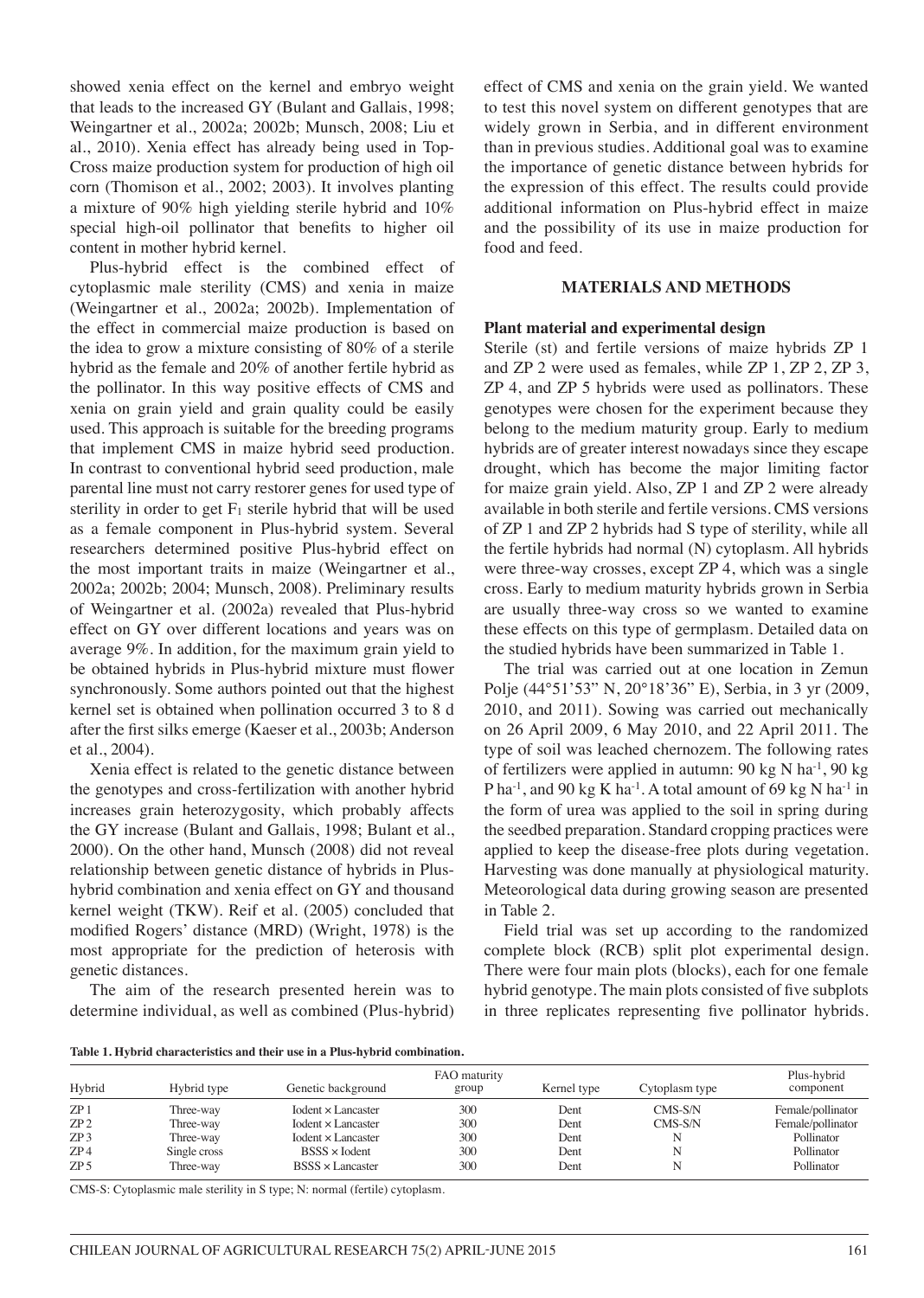**Table 2. Precipitation sum and average monthly temperatures during maize growing season in 2009, 2010, and 2011 in Zemun Polje.** 

|             |       | Precipitation | Average temperature |      |             |      |
|-------------|-------|---------------|---------------------|------|-------------|------|
| Month       | 2009  | 2010          | 2011                | 2009 | 2010        | 2011 |
|             |       | mm            |                     |      | $\rm ^{o}C$ |      |
| April       | 27.3  | 7.3           | 44.0                | 13.8 | 15.8        | 13.2 |
| May         | 39.7  | 27.4          | 64.1                | 19.3 | 19.9        | 17.5 |
| June        | 36.3  | 71.9          | 167.3               | 23.0 | 21.0        | 21.0 |
| July        | 46.2  | 31.2          | 35.6                | 23.7 | 24.1        | 23.2 |
| August      | 19.7  | 36.6          | 68.2                | 24.0 | 24.1        | 23.1 |
| September   | 54.4  | 4.0           | 68.0                | 17.0 | 20.6        | 17.6 |
| Sum/Average | 223.6 | 178.4         | 447.2               | 20.1 | 20.9        | 19.3 |

Each subplot consisted of 14 rows 18 m long and 0.75 m apart. The plant density was  $66 600$  plants ha<sup>-1</sup>. In two middle rows of each subplot of one block the same female hybrid was sown (ZP 1, ZP 2, ZP 1st or ZP 2st), and in six rows left and right the pollinator hybrid specific for that subplot was sown. In this way the female hybrid was completely surrounded with one pollinator. The female rows were 3.7 m apart from top and bottom end of a subplot with a total of 100 plants. Fertile female hybrids were manually detasseled prior to pollen shedding.

# **Analyzed traits and statistical analysis**

Anthesis-silking interval (ASI) was measured for each subplot, as the difference between days to silking of the female hybrid (50% plants in a row) and days to anthesis of the pollinator (50% plants in a row shed pollen). Ears from two middle rows were harvested manually. Samples from 20 plants were taken to determine grain moisture at harvest time, in order to calculate  $GY(t ha<sup>-1</sup>)$  at standard moisture content (14%). Three samples of 200 kernels were taken from each subplot to determine (TKW) using the formula:

 $(A - (Mst\% - 14) \times A/100)$ 

where *A* is average 200 kernel mass and *Mst%* is grain water content at the time of the measurement.

Kernel number per square meter was obtained by multiplying average kernel number per ear and number of plants per square meter. Average kernel number per ear for each genotype was calculated by multiplying row number and average kernel number over four randomly chosen rows. Although this calculation is more theoretical than practical we considered it could nevertheless provide us with sufficient comparable information on the studied effects on this trait. The data on number of ears per square meter needed for more correct calculation of KNM was not available.

All field data were analyzed with ANOVA for randomized complete block split-plot experimental design. T tests were used to determine significant differences between the genotypes at the 0.1, 0.05, and 0.01 probability levels.

# **Estimation of the effects**

The CMS effect for hybrids *per se*: change in a trait of isogenically pollinated sterile hybrid (pollinated by its

fertile counterpart) compared to the same isogenically pollinated fertile hybrid. Values were averaged across the replicates and years for all the traits.

 $CMS_A (\%) = (HYB_{stAxA} - HYB_{ftAxA})/HYB_{ftAxftA}$ 

CMS effect for hybrid combinations: change in a trait of non-isogenically pollinated sterile hybrid (pollinated by unrelated genotype) compared to non-isogenically pollinated fertile hybrid pollinated with the same unrelated pollinator.

 $CMS_{A\times B}$  (%) = (HYB<sub>stA×B</sub>  $\times$  HYB<sub>ftA×B</sub>)/HYB<sub>ftA×B</sub>

Xenia effect: change in a trait of non-isogenically pollinated fertile hybrid compared to the same isogenically pollinated fertile hybrid.

 $\text{XEN}_{\text{A}}\left(\%\right)= (\text{HYB}_{\text{ftA} \times \text{B}} \text{ - } \text{HYB}_{\text{ftA} \times \text{A}})/ \text{HYB}_{\text{ftA} \times \text{A}}$ 

Plus-hybrid effect: change in a trait of sterile nonisogenically pollinated hybrid compared to the same fertile isogenically pollinated hybrid.

 $PHE_{A}$  (%) = (HYB<sub>stAxB</sub> - HYB<sub>ftAxA</sub>)/HYB<sub>ftAxA</sub>

# **Genetic distance analysis**

Simple sequence repeat (SSR) analysis was conducted on bulked samples of 20 plants per genotype. Young leaves were freeze-dried and ground to powder with liquid nitrogen. Genomic DNA was extracted using a mini CTAB method (Williams et al., 1993). Twenty-nine SSR loci from the bnlg/umc/phi set were assayed using the sample of five genotypes. Primers that failed to amplify consistently in all genotypes or with banding patterns difficult to score accurately were excluded from the study. A final set of 21 SSR loci was used for marker analysis of the genotypes (Table 3).

The amplification reaction was carried out in 25 μL reaction volume containing 1× enzyme buffer, 2.4 mM MgCl2, 200 μM dNTPs, 0.5 μM primers, 1xBSA, 1U Taq polymerase and 200 ng DNA. Amplification profiles were

**Table 3. Simple sequence repeat (SSR) markers, map locations, and their Polymorphism Information Content (PIC).**

| Primer    | Bin<br>Nr of fragments |                | PIC   |
|-----------|------------------------|----------------|-------|
| umc 2235  | 1.06                   | 5              | 0.692 |
| umc 1013  | 1.08                   | 10             | 0.849 |
| bnlg 198  | 2.08                   | 6              | 0.772 |
| umc 1526  | 2.08                   | 7              | 0.821 |
| bnlg 1350 | 3.08                   | 11             | 0.873 |
| umc 1109  | 4.10                   | 7              | 0.789 |
| phi 085   | 5.06                   | 3              | 0.527 |
| phi 087   | 5.06                   | 6              | 0.776 |
| umc 1019  | 5.06                   | 7              | 0.748 |
| phi 126   | 6.00                   | 3              | 0.407 |
| umc 1006  | 6.02                   | 6              | 0.768 |
| bnlg 1443 | 6.05                   | $\overline{7}$ | 0.801 |
| umc 1859  | 6.06                   | 8              | 0.832 |
| umc 1695  | 7.00                   | 10             | 0.864 |
| umc 1015  | 7.03                   | 8              | 0.825 |
| umc 1841  | 7.03                   | $\overline{c}$ | 0.239 |
| umc 1782  | 7.04                   | 9              | 0.856 |
| umc 1040  | 9.01                   | 6              | 0.809 |
| umc 1492  | 9.04                   | 3              | 0.555 |
| umc 1507  | 10.04                  | 5              | 0.689 |
| umc 1827  | 10.04                  | 4              | 0.696 |
| Σ         |                        | 133            |       |
| Average   |                        | 6.3            | 0.723 |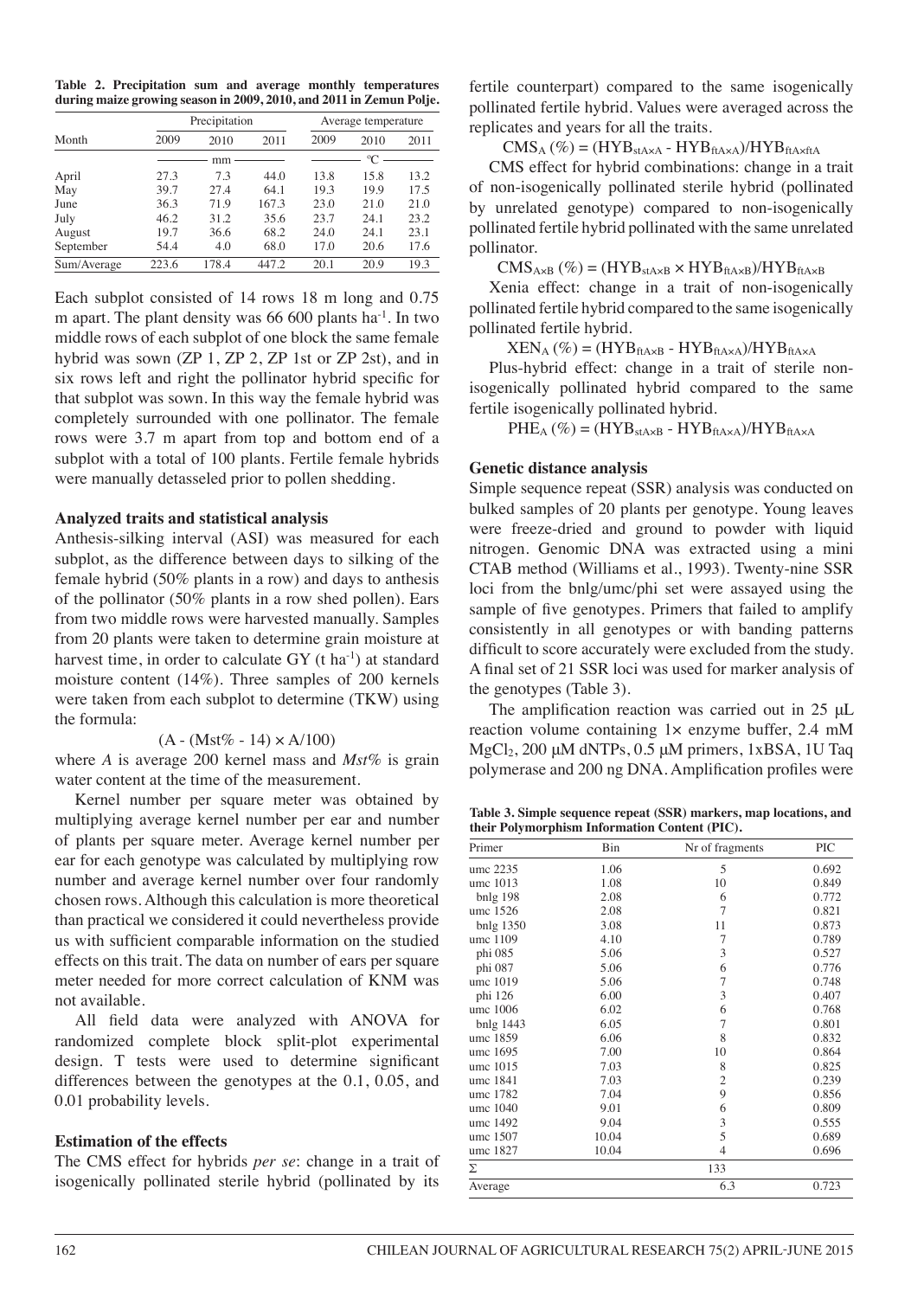applied as follows: an initial denaturation at 95 °C for 5 min, followed by 15 cycles each of denaturation at 95 °C for 30 s, annealing at 63.5 °C for 1 min (-0.5 °C at each cycle) and extension at 72 °C for 1 min; another 22 cycles of 95 °C for 30 s, 56 °C for 1 min, and 72 °C for 1 min were performed.

Amplified fragments were separated in 6% denaturated polyacrylamide gels and stained with silver nitrate. The gels were scanned and SSR profiles for each primer were scored. The probes used detected single loci and each detected band was assumed to be an allele. Allele frequency was scored as percentage of individual bands within the sample. Polymorphism information content (PIC) was calculated according to Lynch and Walsh (1998).

Genetic distances between populations were evaluated by the Modified Rogers Distance defined as:

$$
\text{MRD} = \sqrt{\frac{1}{2m} \sum_{i=1}^{m} \sum_{j=1}^{ai} (p_{ij} - q_{ij})^2},
$$

where  $p_{ij}$  and  $q_{ij}$  are the frequencies of the  $j<sup>th</sup>$  allele at the *i th* marker in the two entries under consideration, *ai* is the number of alleles at the  $i<sup>th</sup>$  marker, and *m* is the number of markers. The genetic distance matrix according to MRD was submitted for hierarchical cluster analyses of unweighted pair group method using arithmetic mean (UPGMA) and necessary computation were performed using NTSYS-pc2.1 program package (Exeter Software, East Setauket, New York, USA; Rohlf, 2000).

#### **RESULTS**

Anthesis-silking intervals had values from -2.11 (for ZP 1st  $\times$  ZP 5) to 4.33 (for ZP 2  $\times$  ZP 3) (Table 4). In most combinations, anthesis of the pollinator occurred before silking of the female hybrid. Only ZP 1 (both sterile and fertile) silked before ZP 2 and ZP 5 pollinators shed pollen. Pollinator ZP 5 shed pollen last of all pollinator hybrids. ANOVA for ASI showed significant impact of the year, maternal genotype and pollinator, but the type of cytoplasm did not have impact on this trait (Table 5).

ANOVA showed that year and hybrid pollinator, as well as Year × Female interaction and Year × Pollinator × Female interaction had significant impact on GY (Table 5). TKW was under influence of the year and pollinator, as well as Year × Female and Year × Female × Cytoplasm type interactions. All the main factors (year, female hybrid, pollinator hybrid, and cytoplasm type) influenced KNM and most of the interactions for this trait were also

**Table 4. Anthesis silking interval (ASI) between female hybrids and pollinator hybrids.**

|                 | Pollinator hybrid |             |            |      |                 |  |  |  |
|-----------------|-------------------|-------------|------------|------|-----------------|--|--|--|
| Female hybrid   | ZP <sub>1</sub>   | <b>ZP</b> 2 | <b>ZP3</b> | ZP4  | ZP <sub>5</sub> |  |  |  |
|                 |                   |             |            |      |                 |  |  |  |
| ZP 1st          | 1.22              | $-0.67$     | 0.44       | 0.00 | $-2.11$         |  |  |  |
| ZP <sub>1</sub> | 0.33              | $-1.11$     | 0.67       | 0.56 | $-1.89$         |  |  |  |
| $ZP$ 2st        | 3.56              | 2.22        | 4.00       | 3.67 | 1.00            |  |  |  |
| ZP <sub>2</sub> | 4.11              | 2.00        | 4.33       | 3.44 | 1.00            |  |  |  |

**Table 5. Mean square of ANOVA for anthesis silking interval (ASI), grain yield (GY), thousand kernel weight (TKW) and kernel number per square meter (KNM).**

| Source of variation <sup>a</sup> | df             | ASI         | GY                 | <b>TKW</b>           | <b>KNM</b>    |
|----------------------------------|----------------|-------------|--------------------|----------------------|---------------|
| Year $(Y)$                       | $\overline{c}$ | $12.27***$  | $15.30**$          | 14320.86***          | 2665893.34*** |
| Female hybrid (F)                |                | $457.61***$ | 0.43ns             | 15.32 <sub>ns</sub>  | 2245715.03*** |
| $Y \times F$                     | $\overline{c}$ | 1.62ns      | $5.02*$            | $2785.2***$          | 256617.21*    |
| Cytoplasm type $(C)$             | 1              | 0.01ns      | 0.83ns             | 197.15 <sub>ns</sub> | 70355.87*     |
| $Y \times C$                     | $\mathfrak{D}$ | 0.27ns      | 0.06 <sub>ns</sub> | 259.56ns             | 95804.73**    |
| $Fx$ C                           |                | $0.27$ ns   | $2.02^+$           | 19.93ns              | 107104.18*    |
| $Y \times F \times C$            | $\mathfrak{D}$ | $5.34***$   | $574**$            | $826.63*$            | 7128.19ns     |
| Pollinator hybrid (P)            | 4              | $71.64***$  | 2.13 <sup>†</sup>  | $1416.62***$         | 285199.62***  |
| $Y \times P$                     | 8              | $12.91***$  | $1.53$ ns          | 615.75*              | 239607.45***  |
| $F \times P$                     | 4              | 0.62ns      | 1.41ns             | 122.00ns             | 23538.86ns    |
| CV, %                            |                | 12.05       | 8.0                | 4.69                 | 5.27          |
| I should should see a con-       |                |             |                    |                      |               |

 $\uparrow$ , $\uparrow$ , $\uparrow$ , $\uparrow$ , $\uparrow$ significant at the 0.1, 0.05, 0.01, and 0.001 probability levels, respectively.

significant. The rest of the interactions were not significant for any of the traits examined, and therefore they are not presented in the Table 5.

Cytoplasmic male sterility did not have significant impact either on ZP 1st *per se* or on its combinations with pollinators, except that  $ZP$  1st  $\times$   $ZP$  5 showed decrease  $(-3.6\%, P < 0.1)$  of KNM in relation to ZP  $1 \times ZP$  5 (Table 6). ZP 2st *per se* had 4.9% higher yield on average than its fertile analogue ( $P < 0.05$ ), while ZP 2st  $\times$  ZP 1 had higher yield (6.5% or 0.8 t ha<sup>-1</sup>) than ZP 2  $\times$  ZP 1 (P > 0.05). CMS evidently had higher influence on TKW of ZP 2 *per se* than ZP 1 *per se* - ZP 2st had 4.0% higher TKW than its fertile analogue ( $P < 0.1$ ). However, ZP 2st  $\times$  ZP 1 decreased in TKW in relation to ZP 2 × ZP 1 (-3.4%, P < 0.1). Only ZP 2st *per se* had higher KNM than its fertile analogue and the increase was  $4.7\%$  (P < 0.05).

Grain yield of ZP 1 was influenced only by ZP 5 xenia  $(P < 0.1)$ , but negatively by decrease of 5.4% (Table 7). Three out of four pollinators had increased ZP 2 GY, but this change was not significant. Xenia did not have significant impact on TKW of ZP 1 hybrid, although there was a decrease of about 3.4% under the influence of ZP 5. However, ZP 1 and ZP 3 raised TKW value of ZP 2 hybrid for 5.4% (19 g, P < 0.05) i.e.  $6.6\%$  (23 g, P < 0.05). ZP 5 influenced KNM of both hybrids, while the rest of the pollinators did not have significant influence on this trait.

Three out of four Plus-hybrid combinations of ZP 1 hybrid had lower GY than its fertile analogues isogenically

**Table 6. Cytoplasmic male sterility (CMS) effect on grain yield (GY), thousand kernel weight (TKW), and kernel number per square meter (KNM) for hybrids** *per se* **and their crosses with the pollinators.** 

| GY                   | <b>CMS</b><br>effect | <b>TKW</b> | <b>CMS</b><br>effect | <b>KNM</b> | <b>CMS</b><br>effect |
|----------------------|----------------------|------------|----------------------|------------|----------------------|
| $t$ ha <sup>-1</sup> | $\%$                 |            | $\%$                 | Nr         | $\%$                 |
| 12.87                | $-0.4$               | 360.99     | $-0.1$               | 4157.18    | 0.4                  |
| 13.20                | 0.6                  | 357.14     | $-3.3$               | 4215.26    | 3.4                  |
| 12.61                | 0 <sub>0</sub>       | 369.47     | 0.7                  | 4098.30    | $-0.8$               |
| 12.66                | $-2.4$               | 364.53     | 2.5                  | 4143.65    | $-0.2$               |
| 12.12                | $-0.8$               | 354.61     | 2.3                  | 4205.76    | $-3.6^{\dagger}$     |
| 13.14                | $49*$                | 364.76     | $4.0^{\dagger}$      | 3994.03    | $47*$                |
| 12.99                | 65                   | 357.08     | $-3.4^{\dagger}$     | 3996.34    | 19                   |
| 13.31                | 2.8                  | 368.95     | $-13$                | 3883.81    | 2.7                  |
| 13.12                | 2.0                  | 363.44     | 2.1                  | 3950.95    | 2.8                  |
| 12.44                | $-2.3$               | 358.77     | 2.8                  | 4121.98    | $-0.4$               |
|                      |                      |            | g                    |            |                      |

† , \* Significant at the 0.1 and 0.05 probability levels, respectively.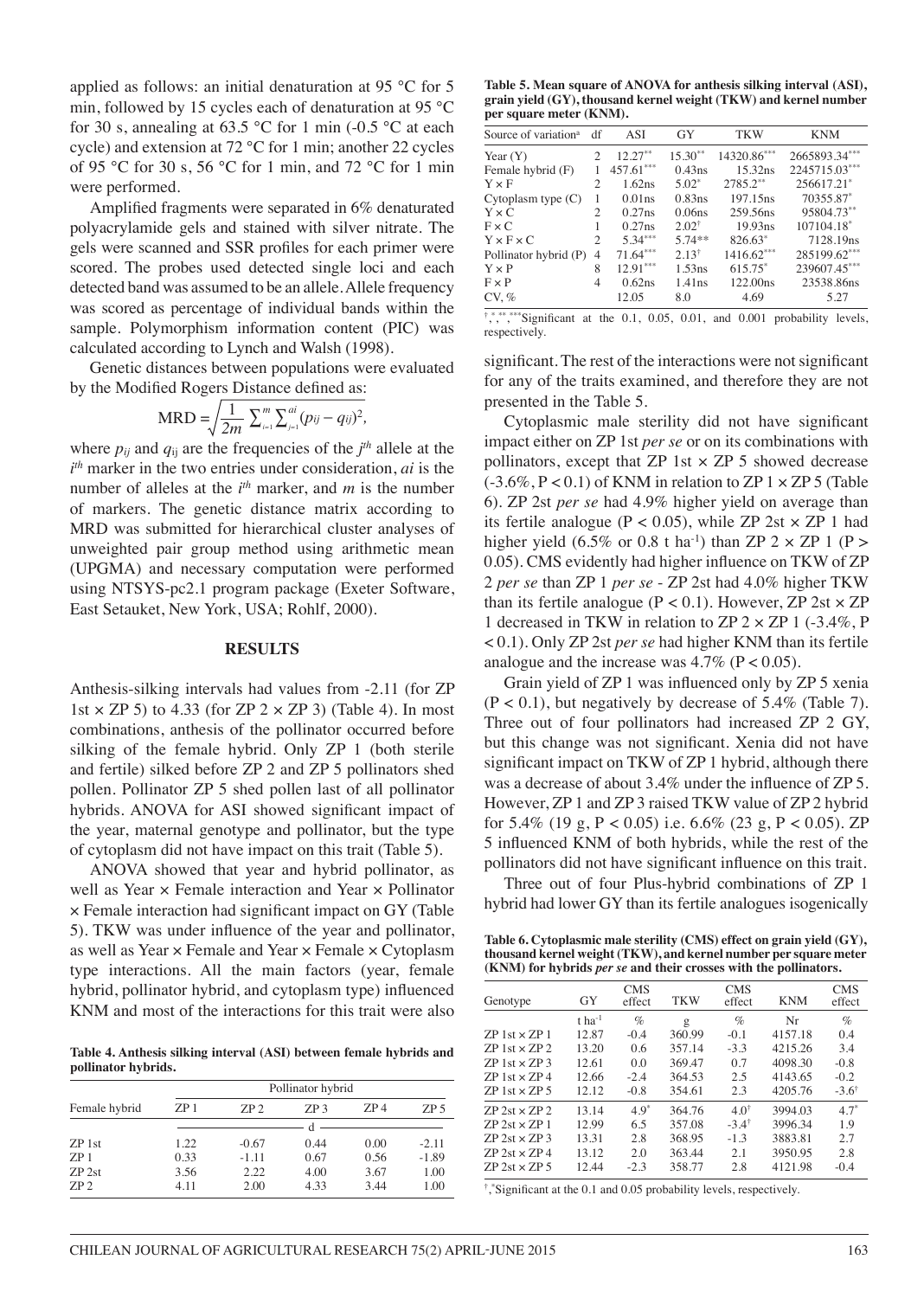**Table 7. Xenia effect on grain yield (GY), thousand kernel weight (TKW), and kernel number per square meter (KNM) for nonisogenically pollinated fertile hybrids.**

| Genotype                                                                     | GY                                                       | Xenia<br>effect                                  | <b>TKW</b>                                           | Xenia<br>effect                       | <b>KNM</b>                                     | Xenia<br>effect                                    |
|------------------------------------------------------------------------------|----------------------------------------------------------|--------------------------------------------------|------------------------------------------------------|---------------------------------------|------------------------------------------------|----------------------------------------------------|
| $ZP1 \times ZP2$<br>$ZP1 \times ZP3$<br>$ZP1 \times ZP4$<br>$ZP1 \times ZP5$ | $t$ ha <sup>-1</sup><br>13.12<br>12.61<br>12.97<br>12.22 | $\%$<br>1.6<br>$-2.4$<br>0.4<br>$-5.4^{\dagger}$ | $\mathbf{g}$<br>369.60<br>367.09<br>355.72<br>346.72 | $\%$<br>2.3<br>1.8<br>$-14$<br>$-3.4$ | Nr<br>4076.05<br>4132.30<br>4153.38<br>4363.18 | $\%$<br>$-1.6$<br>$-0.2$<br>0.3<br>$5.4^{\dagger}$ |
| $ZP2 \times ZP1$<br>$ZP2 \times ZP3$<br>$ZP2 \times ZP4$<br>$ZP2 \times ZP5$ | 12.20<br>12.95<br>12.86<br>12.73                         | $-2.6$<br>3.4<br>2.6<br>1.6                      | 369.69<br>373.85<br>355.91<br>348.88                 | $5.4*$<br>$6.6*$<br>1.4<br>$-0.6$     | 3922.14<br>3781.92<br>3845.26<br>4139.47       | 2.8<br>$-0.9$<br>0.8<br>$8.5***$                   |

<sup>†</sup>,\*,\*\*Significant at the 0.1, 0.05, and 0.1 probability levels, respectively.

pollinated (Table 8), but only ZP 1st  $\times$  ZP 5 combination had significant decrease of  $6.2\%$  (P < 0.1). None of the combinations of ZP 2 hybrid had significantly different GY from ZP  $2 \times ZP$  2. However, ZP  $2st \times ZP$  3 showed 6.2% and ZP 2st  $\times$  ZP 4 4.7% higher grain yield than ZP 2ft  $\times$ ZP 2. Also, ZP 2st  $\times$  ZP 3 had 5.2% higher TKW than ZP 2 isogenically pollinated  $(P < 0.1)$ , while none of the ZP 1 hybrid combinations showed significant effect for this trait. There was no significant change in KNM for ZP 1 hybrid, while two Plus-hybrid combinations of ZP 2 showed positive effect on this trait by increase of 4.7% in ZP 2st × ZP 1 (P < 0.1) and 8.0% in ZP 2st  $\times$  ZP 5 (P < 0.01).

SSR marker analysis revealed a total of 133 alleles, with 6.3 alleles per loci on average (Table 3). The PIC was in the range from 0.239 (umc1841) to 0.873 (bnlg1350), with the average value of 0.723.

MRD was in the range from 0.211 between ZP 1 and ZP 4 to 0.378 between ZP 2 and ZP 5 hybrids (Table 9). ZP 4 was genetically most similar to ZP 1 hybrid, while ZP 1 was the most similar to ZP 2 hybrid. ZP 5 was genetically most distant to both hybrids.

Dendrogram obtained according to MRD clearly separated ZP 5 hybrid, which is loosely attached to the rest of the genotypes (Figure 1). ZP 1 and ZP 4 formed a subcluster with ZP 3 and ZP 2 separately attached to it.

**Table 8. Plus-hybrid effect on grain yield (GY), thousand kernel weight (TKW), and kernel number per square meter (KNM).**

|                          | Plus-hybrid effect $(\%)$ |            |                 |  |  |
|--------------------------|---------------------------|------------|-----------------|--|--|
| Genotype                 | <b>GY</b>                 | <b>TKW</b> | <b>KNM</b>      |  |  |
| $ZP$ 1st $\times$ $ZP$ 2 | 2.2                       | $-1.0$     | 1.8             |  |  |
| $ZP$ 1st $\times$ $ZP$ 3 | $-2.4$                    | 2.4        | $-1.0$          |  |  |
| $ZP$ 1st $\times$ $ZP$ 4 | $-2.0$                    | 1.1        | 0.1             |  |  |
| $ZP$ 1st $\times$ $ZP$ 5 | $-6.2$ †                  | $-1.7$     | 1.6             |  |  |
| $ZP$ 2st $\times ZP$ 1   | 3.7                       | 1.8        | $4.7^{\dagger}$ |  |  |
| $ZP$ 2st $\times$ $ZP$ 3 | 6.2                       | $5.2^+$    | 1.8             |  |  |
| $ZP$ 2st $\times$ ZP 4   | 4.7                       | 3.6        | 3.5             |  |  |
| $ZP$ 2st $\times$ ZP 5   | $-0.7$                    | 2.3        | $8.0**$         |  |  |

† , \*\*Significant at the 0.1 and 0.01 probability levels, respectively.

**Table 9. Modified Rogers' distance between hybrids.**

| Hybrid          | ZP <sub>1</sub> | ZP2      | ZP <sub>3</sub> | ZP4      | ZP <sub>5</sub> |
|-----------------|-----------------|----------|-----------------|----------|-----------------|
| ZP 1            |                 |          |                 |          |                 |
| ZP <sub>2</sub> | 0.245           | $^{(1)}$ |                 |          |                 |
| ZP <sub>3</sub> | 0.275           | 0.292    | $_{0}$          |          |                 |
| ZP4             | 0.211           | 0.310    | 0.216           | $\theta$ |                 |
| ZP <sub>5</sub> | 0.373           | 0.378    | 0.303           | 0.292    |                 |

#### **DISCUSSION**

#### **Anthesis-silking interval**

Anthesis-silking interval did not exceed more than 4 d on average for any of the hybrid combinations. This interval was adequate to provide optimal pollination and full kernel set on a female hybrid ear (Westgate et al., 2003). In most of the combinations, the pollinator hybrid was pollinating 1 to 4 d before the female hybrid was silking. Both sterile and fertile versions of ZP 1 silked before ZP 2 and ZP 5 pollinated, which is desirable for obtaining the highest kernel set (Kaeser, 2003b; Anderson et al., 2004). On the other hand, when silk is "waiting" for the pollen too long, it can easily get to the pollination by some other undesirable genotype. Although difference between ASI in sterile and fertile versions was noticeable, it was not significant, meaning that CMS did not affect ASI. Kaeser et al. (2003b) obtained same results.

#### **CMS effect on grain yield**

Only one hybrid *per se* had average GY increase of 0.6 t ha<sup>-1</sup> (4.9%). However, this increase was not significant, meaning that the CMS effect on this trait was negligible. The S type of sterility terminates pollen production in later phases than the other two types (Kaul, 1988). This is probably the reason why our results were not in agreement with the results showing high yield increase in sterile genotypes (Weingartner et al., 2002a; Kaeser et al., 2003a). Munsch (2008) determined both positive and negative CMS effect on GY (from -8% to 8%) and revealed that the lowest change occurred with hybrids in S type of sterility, which is partly in accordance with our results. Still, the authors showed that these variations were not significantly dependent on the type of male sterile cytoplasm. In addition, Uribelarrea et al. (2002) did not determine positive CMS effect on GY in maize, which was partially explained by the fact that they used modern hybrids that have smaller tassels and higher stress tolerance (Duvick, 2005). This could also be the reason for poor response of hybrids in our research.

The effect of CMS would probably have been stronger if sterile hybrids had been compared to their fertile analogues without detasseling. Regarding this, the effects of pollen not being produced and type of cytoplasm (sterile/fertile) were separated, unlike in some other studies (Uribelarrea et al., 2002; Weingartner et al., 2002a; Kaeser et al., 2003a). Actually, CMS effect was reduced just to the effect of sterile cytoplasm and the difference in mitochondrial DNA between sterile hybrids and their fertile analogue isogenically pollinated. The fact that different CMS types have different effect on maize GY leads us to the conclusion that the effect of sterility refers not only to the gain of pollen not being produced, but also to the impact of cytoplasm and its genes. In accordance with this, the effect of each subtype among the three main types of CMS should be examined.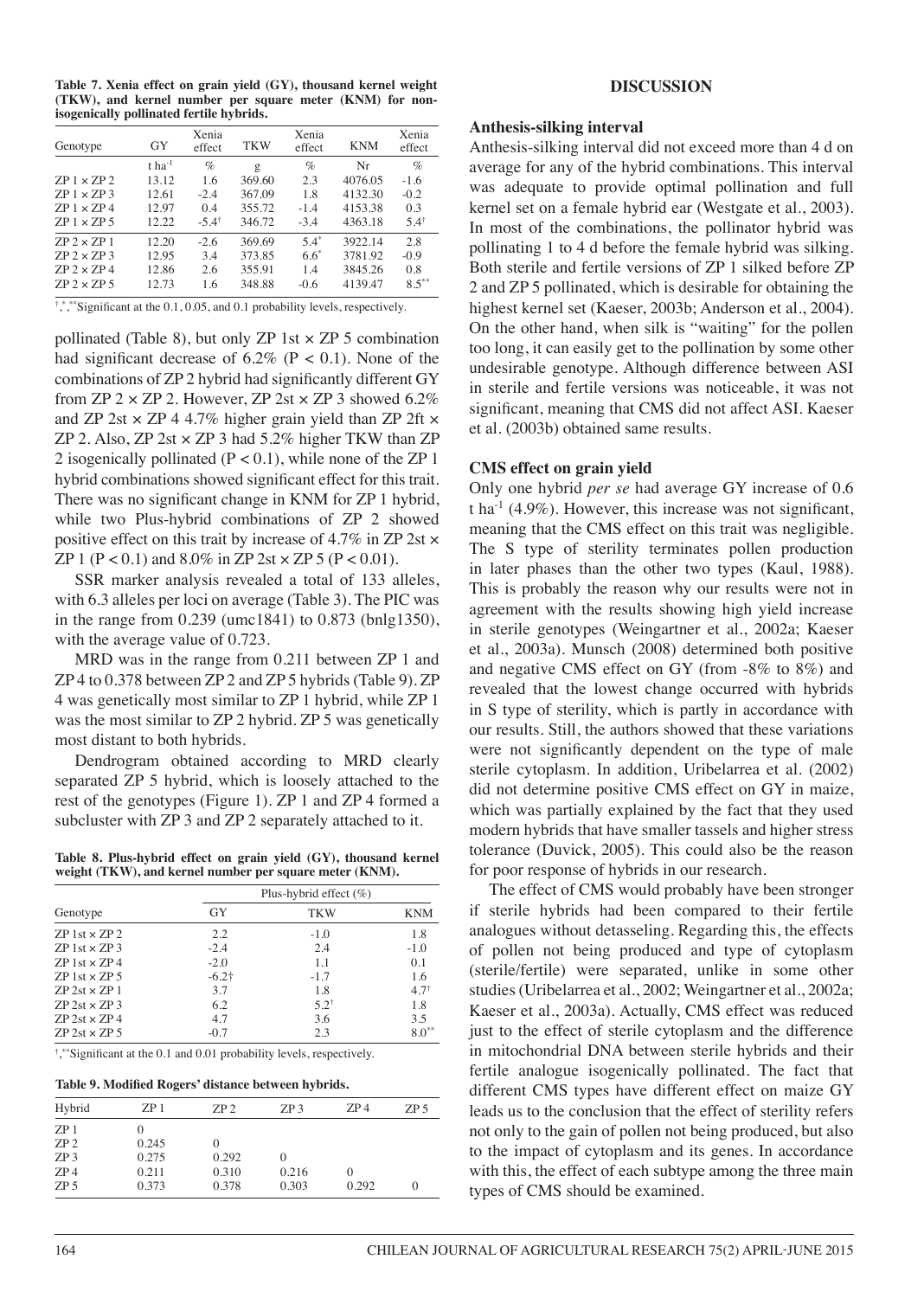

**Figure 1. Dendrogram of the hybrids computed based on the modified Rogers' distance.**

Considering only ZP 2 hybrid, higher GY was due to higher TKW (4.0%) and KNM (4.7%). Some authors determined that higher KNM was responsible for higher grain yield of the sterile hybrids, while TKW did not have significant effect or even was negatively correlated with GY (Weingartner et al., 2002a; Kaeser et al., 2003b). Munsch (2008) obtained similar results (9% increase in kernel number), except that hybrids in T type of sterility had significant kernel weight decrease of 8% compared to its fertile analogue.

#### **Xenia effect on grain yield**

Several authors have shown that xenia effect on GY can be highly significant positive (Bulant and Gallais, 1998; Weingartner et al., 2002a; 2002b), but this was not in agreement with the results obtained in this research (effect was from -5.4% to 3.4%). Some authors also obtained variations in this effect: in the study of Munsch (2008) xenia effect was from -2% to 15%, while in Liu et al. (2010) it was from -16% to 12%. The year of examination and sterile cytoplasm did not modify xenia effect on this trait in our study, the same as in the study of Weingartner et al. (2002a).

Significant xenia effect on TKW was obtained under the influence of two pollinators. These results are in accordance with those obtained by Bulant and Gallais (1998) and Weingartner et al. (2002a; 2002b). ZP 5 hybrid had significant impact on KNM increase (4.7% and 8.0%) in both female hybrids. Weingartner et al. (2002a) also determined that one pollinator increased KNM of 6%, while Liu et al. (2010) did not obtain KNM increase under xenia effect. The impact of xenia on number of kernels has not been explained so far, but it can be partially explained with good flowering synchronization between female and pollinator hybrids in this study. It is noticeable that significant increase in KNM was obtained when pollinator was ZP 5 hybrid, which was the pollinator flowered the latest. Compared to female hybrids, ZP 5 pollinated 2 d after ZP 1 and 1 d before ZP 2 silked, while all the other pollinators shed pollen 1 to 3 d earlier than ZP 5. This confirms the statements that maximum kernel set is obtained when pollination occurs after silking (Kaeser et al., 2003b; Anderson et al., 2004).

One of the reasons for poor xenia effect on the examined traits could be the way xenia was calculated in our study. Weingartner et al. (2002a) and Munsch (2008) calculated xenia effect as the difference between non-isogenically pollinated sterile hybrid and isogenically pollinated sterile hybrid, which means that they did not separate xenia and CMS effects. The way xenia was calculated in our research is more reliable, because CMS could have modified the effect of xenia on some traits. The other reason for poor response to xenia could be the genetic constitution of the female hybrids. Bulant and Gallais (1998) determined that the average increase in kernel weight was twice weaker when a single cross, instead of an inbred line, was used as a female. Kernel heterozigosity level of three-way cross hybrids is higher, while the inbreeding depression by self fertilization is lower than in single cross hybrids and the response to cross fertilization is less than expected. Both female hybrids in our research were three-way crosses, thus failing to respond stronger to xenia.

#### **Plus-hybrid effect on grain yield**

While Weingartner et al. (2002a) and Munsch (2008) got significantly positive Plus-hybrid effect on GY (9% and 7% on average, respectively), this significant positive effect was absent in our study (0.7% on average). ZP 2 hybrid generally had stronger and more positive responses to the effects examined (3.5% on average) than ZP 1 (-2.1% on average). This confirms previous findings that genotypes of CMS, as well as pollinator hybrids are determinant for the studied traits (Weingartner et al., 2002a; Munsch, 2008). The same was for TKW and KNM traits, where all Plus-hybrid combinations of ZP 2 showed increased values. Increase of kernel weight and kernel number was also obtained by Weingartner et al. (2002a) and Munsch (2008).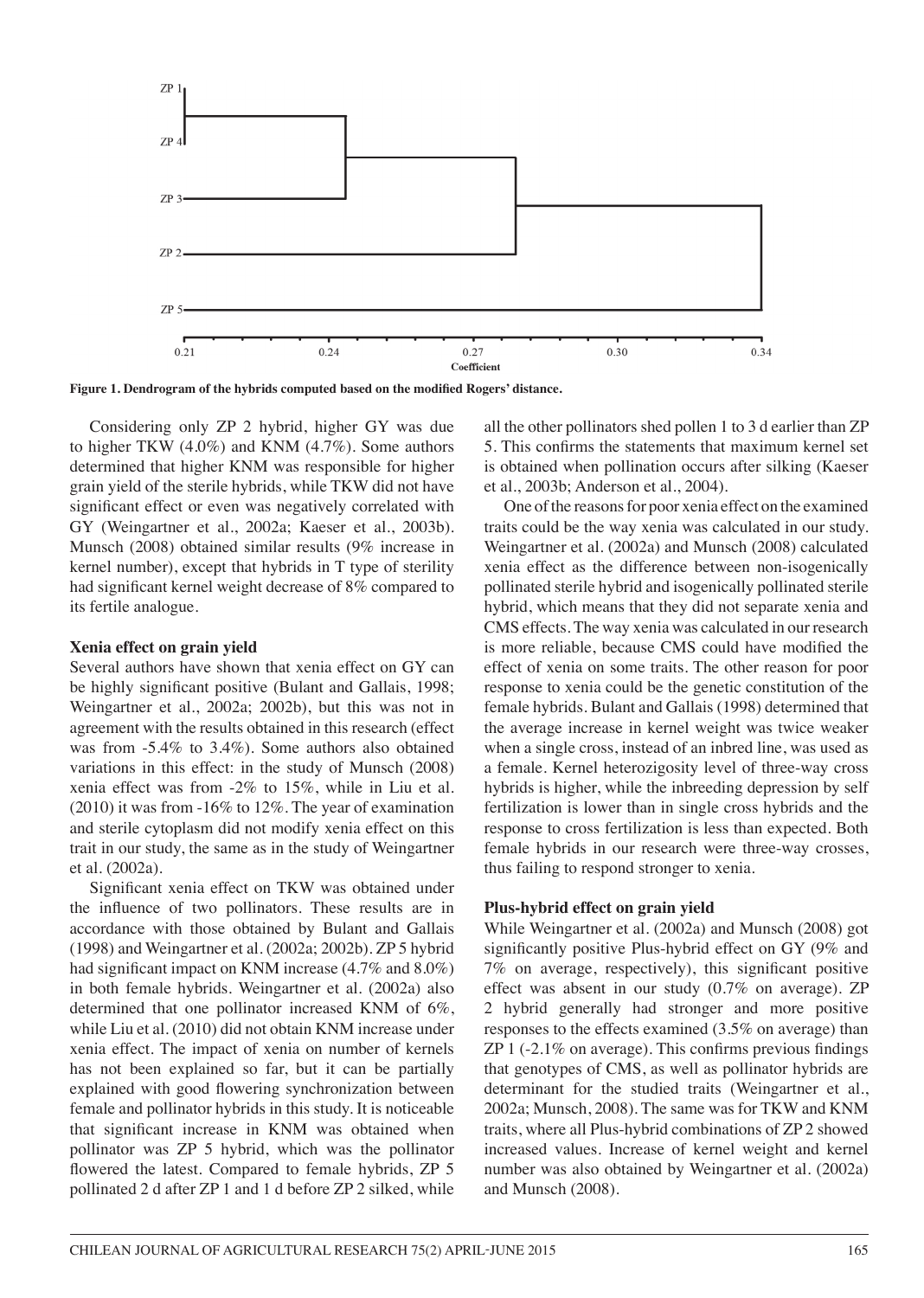Xenia effect strongly depends on the genotypes used as a female and as a pollinator (Liu et al., 2010). The same applies to the Plus-hybrid effect. When ZP 1st was used as a female and ZP 2 as a pollinator there was a slight GY increase of 2.2%. Otherwise GY increase of 3.7% was obtained. When kernel weight is observed, ZP 1 hybrid was better when used as pollinator than as CMS hybrid. This suggests that when selecting hybrids for a Plushybrid mixture, it would be necessary to examine their reaction and choose the right variant, particularly because hybrid pollinator *per se* is included in the mixture. It is also noticeable that the combined effect of CMS and xenia is not straightforward and easily predicted. It is not a simple cumulative effect of these two factors, but there are a lot of other factors and interactions that influence gain from a Plus-hybrid mixture. Similar conclusions were obtained in the study of Weingartner et al. (2002a).

### **Relevance of genetic distance between hybrids for Plus-hybrid effect**

Genetic distance estimation based on SSR analysis between hybrids used in this study is in accordance with the data on the origin of hybrids. Also, dendrogram grouped the most similar hybrids into the same clusters. It seems that genetic distance is not relevant for prediction of the degree of xenia effect in the Plus-hybrid system, which is in accordance with results obtained by Munsch (2008). ZP 5 was genetically the most distant hybrid from both female hybrids, but Plus-hybrid combinations with this hybrid for all the traits, except KNM, were the worst. Genetic difference between genotypes in a Plus-hybrid mixture is desirable, but not relevant for the xenia effect, especially if three-way crosses are used. Many factors could influence genetic distance values, such as the number of markers used and distribution of the markers in the genome (Munsch, 2008). In total, 21 markers were used in the study, and according to Souza et al. (2008) 16 markers are enough for genotype analysis. Munsch (2008) analyzed 30 genotypes using 20 SSR markers and revealed 71 alleles, which is much less than the number of alleles obtained in this research. Further, the markers were distributed on nine out of ten maize chromosomes. Most probably, additional markers would not have changed the results of the genetic distance between hybrids.

Data on the relation between the genetic distance of inbred lines and heterosis of  $F_1$  generation are contradictory. Betran et al. (2003) and Mladenović Drinić et al. (2012) found positive correlation between genetic distance of inbred lines and resulting heterosis, but some studies showed weak or no correlation (Xu et al., 2004; Kiula et al., 2007).

Since all the hybrids in this study originate from the same seed company a guess is that they have high genetic similarity and therefore heterozigosity level of kernels due to a xenia effect could not be strongly expressed. Maybe interrelation between xenia effect and genetic distance for the hybrids from different seed companies should be examined. However, Munsch (2008) studied relevance of genetic distance for predicting xenia effect using hybrids from seven different seed companies and MRD values were in the range from 0.048 to 0.146, which is quite less than in our study. This could be a reflection of the common origin of European maize, breeding to maintain large genetic diversity within the gene pool, and probably exchanges of material among breeding companies. It is also known that heterosis expression in kernels of threeway cross hybrids (which were used as females in our research) is weaker than in single crosses or inbred lines (Bulant and Gallais, 1998). The hypothesis that genetic distance between hybrids can be used for the prediction of xenia effect could not be confirmed in our experiment. This effect was more dependent on pollinator ability and female genotype. However, for a definite conclusion, a number of SSR loci examined should be higher with single cross hybrids being used instead of three-way.

# **CONCLUSIONS**

Cytoplasmic male sterility (CMS) did not show relevant impact on the two studied hybrids, with only one of them having positive but not significant change in grain yield. Xenia showed significant impact on thousand kernel weight of one hybrid and kernel set of both hybrids, but not on the grain yield itself. Plus-hybrid effect on grain yield was not significant and positive as expected. Moreover, one hybrid had negative response for most of the examined traits. We can assume that Plus-hybrid effect would be more positive if sterile hybrids in C or T type of sterility were used instead of S type. In addition, it can be assumed that single crosses are more suitable to be used as female sterile hybrids than threeway crosses. Optimal flowering synchronization between female and pollinator hybrid is of great importance and the highest kernel set can be obtained when pollination occurs after silking. Genetic distances between hybrids were of no relevance for xenia effect in the Plus-hybrid mixture in this study. The reason for this could be genetic constitution of the hybrids or relatively high genetic similarity between the genotypes used. Plus-hybrid effect is not easily predicted as it is not the result of simple cumulative effects of individual CMS and xenia effects. Finally, Plus-hybrids could be worth for commercial maize production, but we would recommend it for genotypes with slightly poorer performance *per se* that have already been produced on a sterile base rather than for modern hybrids with higher performance. More studies including a greater number of hybrids at multiple locations and years must be performed.

### **ACKNOWLEDGEMENTS**

This research was supported by the Ministry of Education, Science and Technological Development of the Republic of Serbia, Grant nr TR31068.